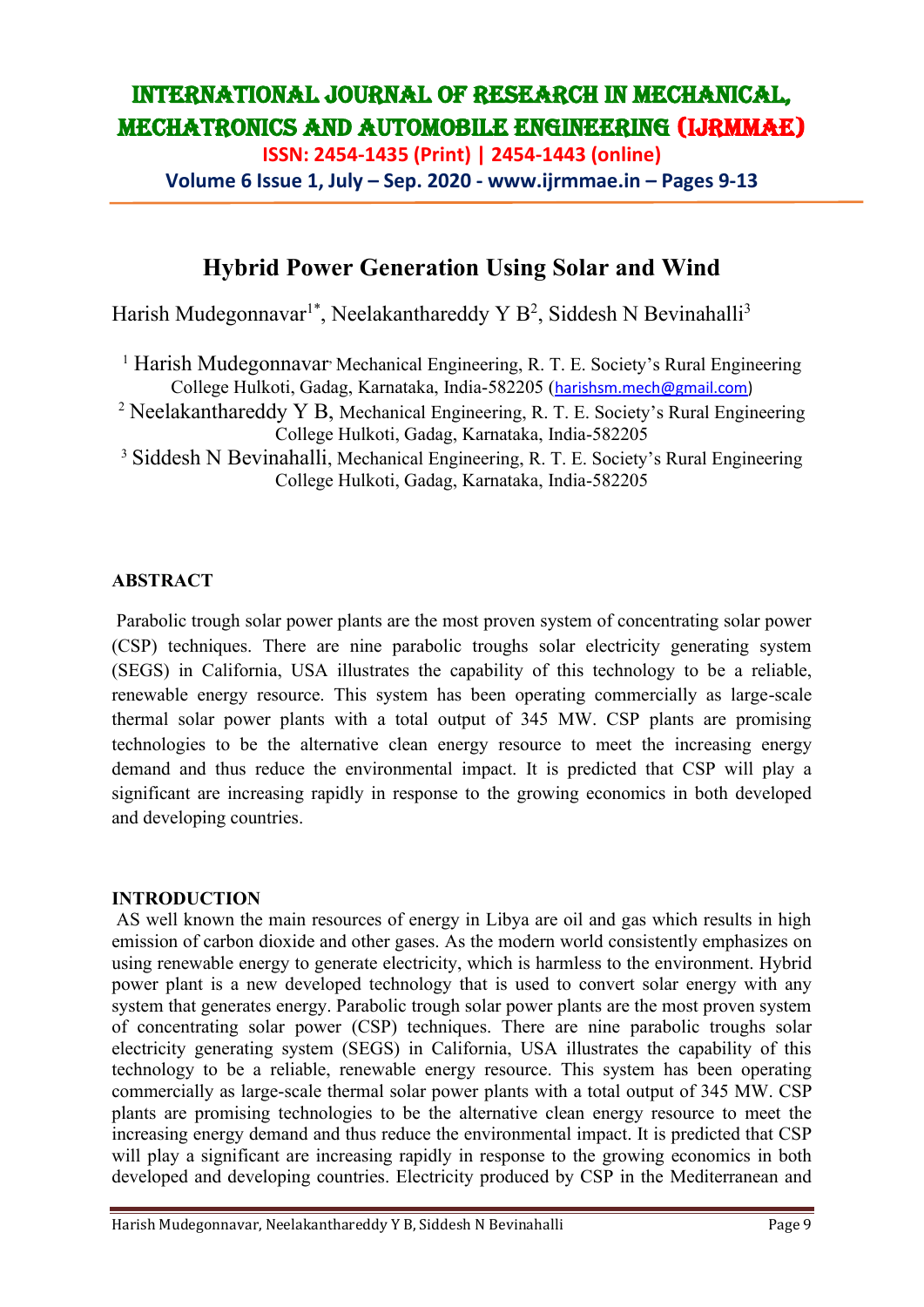**ISSN: 2454-1435 (Print) | 2454-1443 (online)**

**Volume 6 Issue 1, July – Sep. 2020 - www.ijrmmae.in – Pages 9-13**

North African (MENA) region can be used to improve the local energy production systems and can be exported to the EU. It aims at interconnecting the electricity grids of the Mediterranean, North Africa regions Europe, generating power by employing CSP in MENA and exporting it to the EU using a high voltage direct current HVDC network. The goal is to export about 700 TWh/year to the EU by 2020. ]. Ensuring energy security, energy resources used in the country in the future need to be diversified. Also to ensure the continuity of supply, energy mix need to be rationalized considering important factors, such as economic cost, environmental impact, reliability of supplies and convenience to consumers. The hybrid renewable power generation is a system aimed at the production and utilization of the electrical energy stemming from more than one source, provided that at least one of the stemming from more than one source, provided that at least one of them is renewable. Through this project it is expected to give concern about development of the wind-solar hybrid power generation systems where wind solar potential is high in Libya. Under this project, solar energy and wind energy potentials are going to be investigated at geographically location in Libya by collecting data from different sources. Then selected location are going to be analysed.

#### **PROBLEM IDENTIFICATION & MOTIVATION**

With the world oil crisis, dangers of overdependence on oil pushed for the development of alternative energy sources. Current international trend in electricity generation is to utilize renewable energy resources. Solar, wind, biomass, micro hydro systems can be seen as suitable alternatives to conventional power. With the expectation of promoting electricity generation based on non-conventional renewable energy.

#### **OBJECTIVES OF THE PROJECT**

The main objective of the project is to design and assess the performance of a wind-solar hybrid system for electricity generation at a chosen location in Libya.

### **WORKING METHODOLOGY**

### **Hybrid Power Generation System**

Hybrid energy system is the combination of two energy sources for giving power to the load. In other word it can defined as Energy system which is fabricated or designed to extract power by using two energy sources is called as the hybrid energy system. Hybrid energy system has good reliability, efficiency, less emission, and lower cost. In this proposed system solar and wind power is used for generating power. Solar and wind has good advantages than other than any other non conventional energy sources. Both the energy sources have greater availability in all areas. It needs lower cost. There is no need to find special location to install this system. There is a growing need for energy throughout the world. This in satiable demand is being driven from an ever expanding growth from the middleclass of people in emerging economies looking to avail themselves of conveniences and tools that are normally taken for granted. Additionally, the worldwide explosion of technologies of all types, including personal electronics, mobile devices, and (quality of life) conveniences, place a greater demand or strain on traditional grid or utility supplied energy sources.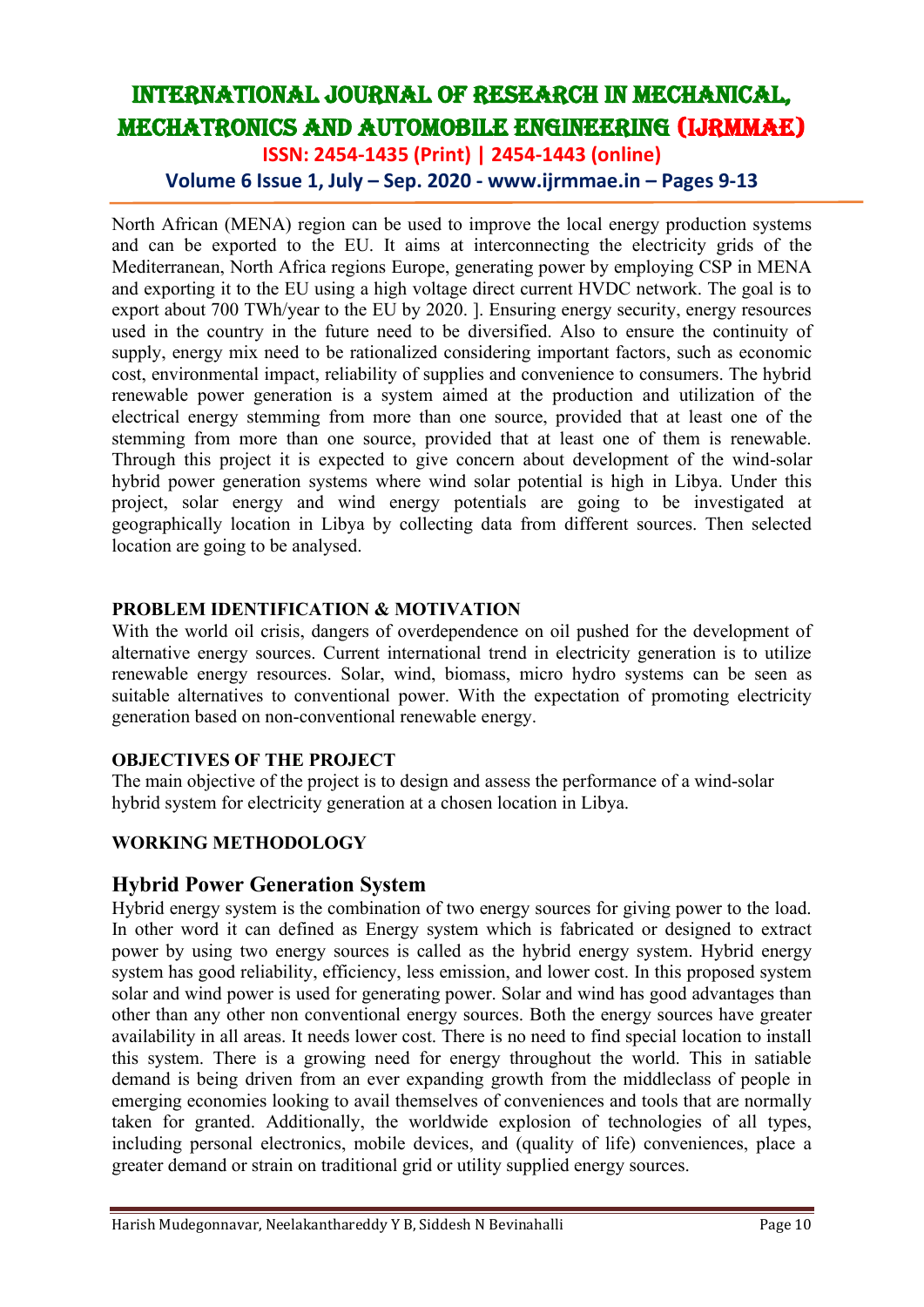**ISSN: 2454-1435 (Print) | 2454-1443 (online)**

## **Volume 6 Issue 1, July – Sep. 2020 - www.ijrmmae.in – Pages 9-13**

Hybrid systems that use renewable energy sources, such as solar and wind resource, may be feasible and an alternative to supply electricity to remote or isolated areas from the national grid and help in reducing the use of fossil fuels, dependence on costly fuel, and reduce the emission of greenhouse gases. there are problems in utilizing the solar as well as wind energy efficiently.

## **DESIGN STEPS OF A WIND FARM**

1Preliminary site identification 2detailed technical and economic analysis 3Environment, social and legal appraisal 4micro-sitting and construction

The first step in the development of a wind farm is to identify a suitable location, having reasonably high wind velocity. Once the broad geographical region for the development of the proposed wind farm is identified, it may be possible to locate several sites which could be used for constructing the wind farm. Wind data available from local weather stations, airports etc. or published documents like wind maps may be used for this purpose. A candidate site must usually have a minimum annual average wind speed of 5 m/s. our location and site identification have reasonably wind velocity 6 m/s .Once such sites available in the region are identified, computer models are used for estimating the energy potential of these sites in different time frames .

The Hybrid Optimization Model for Electric Renewable (HOMER), which is copyrighted by the Midwest Research Institute (MRI) is a computer model developed by the US National Renewable Energy Laboratory (NREL) to assist the design of power systems and facilitate the comparison of power generation technologies across a wide range of applications [HOMER, ver.2.81 Beta]. HOMER is used to model a power system physical behaviour and its life-cycle cost, which is the total cost of installing and operating the system over its life time. HOMER performs three principal tasks, simulation, optimization and sensitivity analysis based on the raw input data given by user. In the simulation process, the performance of a particular power system configuration for each hour of the year is model to determine its technical feasibility and lifecycle cost. HOMER can simulate wide variety of power system configurations, comprising any combination of PV array, wind turbines, run off-river hydro turbines, generators and battery bank systems with grid connection or off grid that can serve electrical loads and thermal loads. The simulation process serves two purposes. First, it determines whether the system is feasible. Second, it estimates the lifecycle cost of system, which is the total cost of installing and operating the system over its lifetime.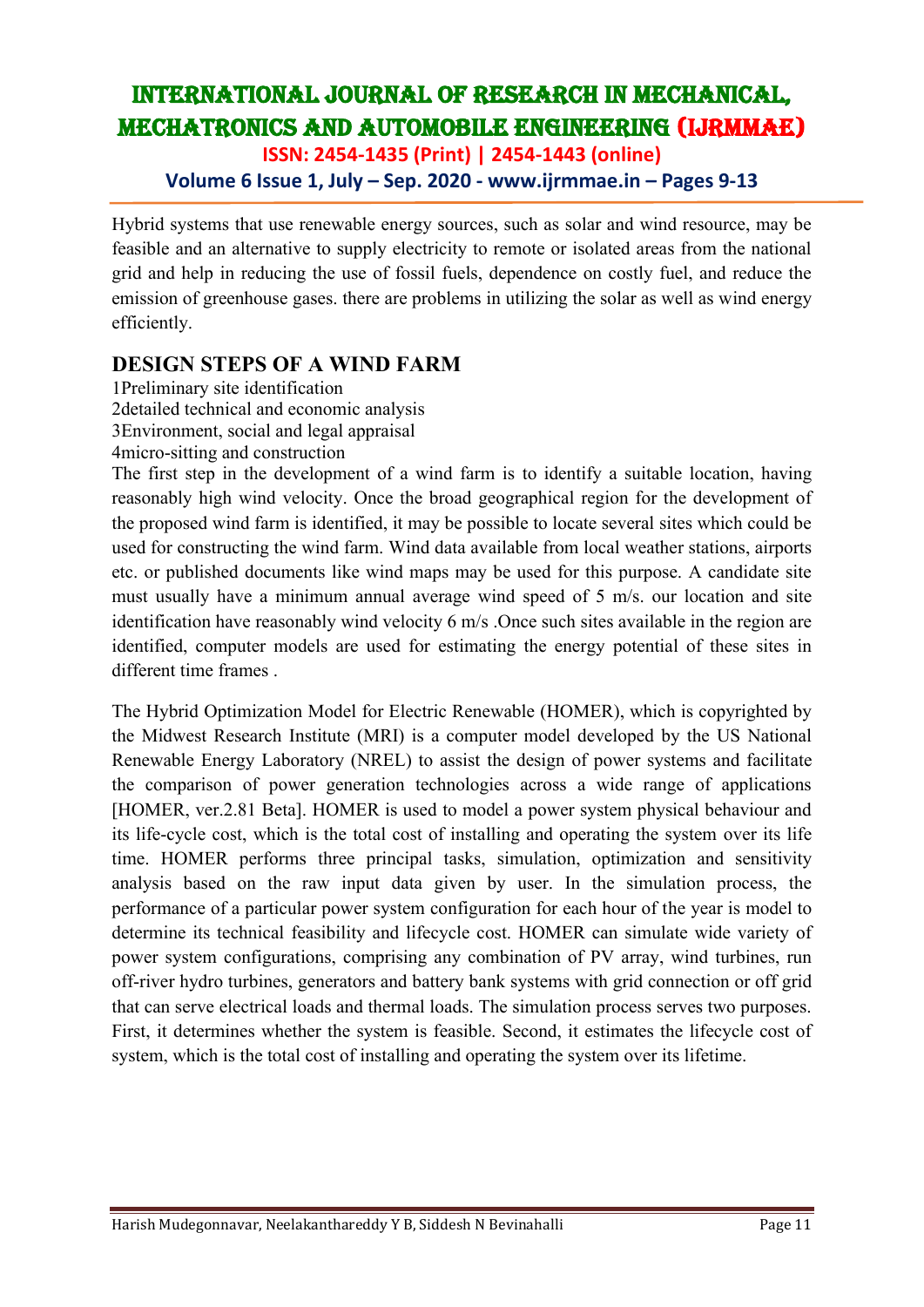**ISSN: 2454-1435 (Print) | 2454-1443 (online)**

**Volume 6 Issue 1, July – Sep. 2020 - www.ijrmmae.in – Pages 9-13**

#### **RESULTS ANALYSIS**

In this chapter, results of the designed wind-solar hybrid power generation system are presented and the conclusions from the findings are drawn.

#### **Simulation**

HOMER simulates the operation of a system by making energy balance calculations in each hourly time step of the year. For each time step, HOMER compares the electric demand in that time step to the energy that the system can supply in that time step. Then calculates the flows of energy to and from each component of the system. HOMER performs these energy balance calculations for each system configuration that wants to be considered. It then determines whether a configuration is feasible, i.e., whether it can meet the electric demand under the specified conditions, and estimates the cost of installing and operating the system over the lifetime of the project. The number of installed 100kW wind turbines is varied from 0 to 10 and the PV modules and converter sizes are varied between 0, 150kW for the estimations of the proposed system variation in size and type of configuration.

#### **Optimization**

After simulating all of the possible system configurations, HOMER displays a list of configurations sorted by net present cost (NPC), i.e. lifecycle cost, which can be used to compare the different system design options. The NPC of a component is the present value of all the costs of installing and operating that component over the project lifetime, minus the present value of all the revenues that it earns over the project life time. HOMER calculates the NPC of each component in the system, and of the system as a whole. Figure 5.1 shows the categorized HOMER optimization results. In each category of diffident design type it shows only the lowest NPC configuration.

#### **CONCLUSION**

The present worldwide trends concern energy security and sustainable development across the globe. The role of renewable energy has therefore become ever more significant. The developed world is already on the track for walking out from the fossil fuel era and involving mainly the areas of renewable energy technologies and energy efficiency. Through this study an insight into the energy situation and renewable energy potential of Libya was given. It was identified that Libya has economically feasible power generation potential of wind and solar energy. Using HOMER simulation software a grid tied wind-solar hybrid power generation system was modelled for a selected location in the almarj area of Libya (MARJU), located on the coastal belt near Benghazi. Through the simulation process, installation of 10 numbers of 100Kwwind turbines and 150kw solar PV array was identified as economically most feasible design to supply average load connected to grid where payback period of the design is 2.6 years.

#### **REFERENCES**

1. Mohamed, A. Al- Habaibeh, H., An investigation into the current utilisation and prospective of renewable energy resources and technologies in Libya, Renewable Energy, 50 (2013) 732-740.

2. http://www.dlr.de/tt/en/desktopdefault.aspx/tabid-2885/4422\_read-16596/. Accessed on